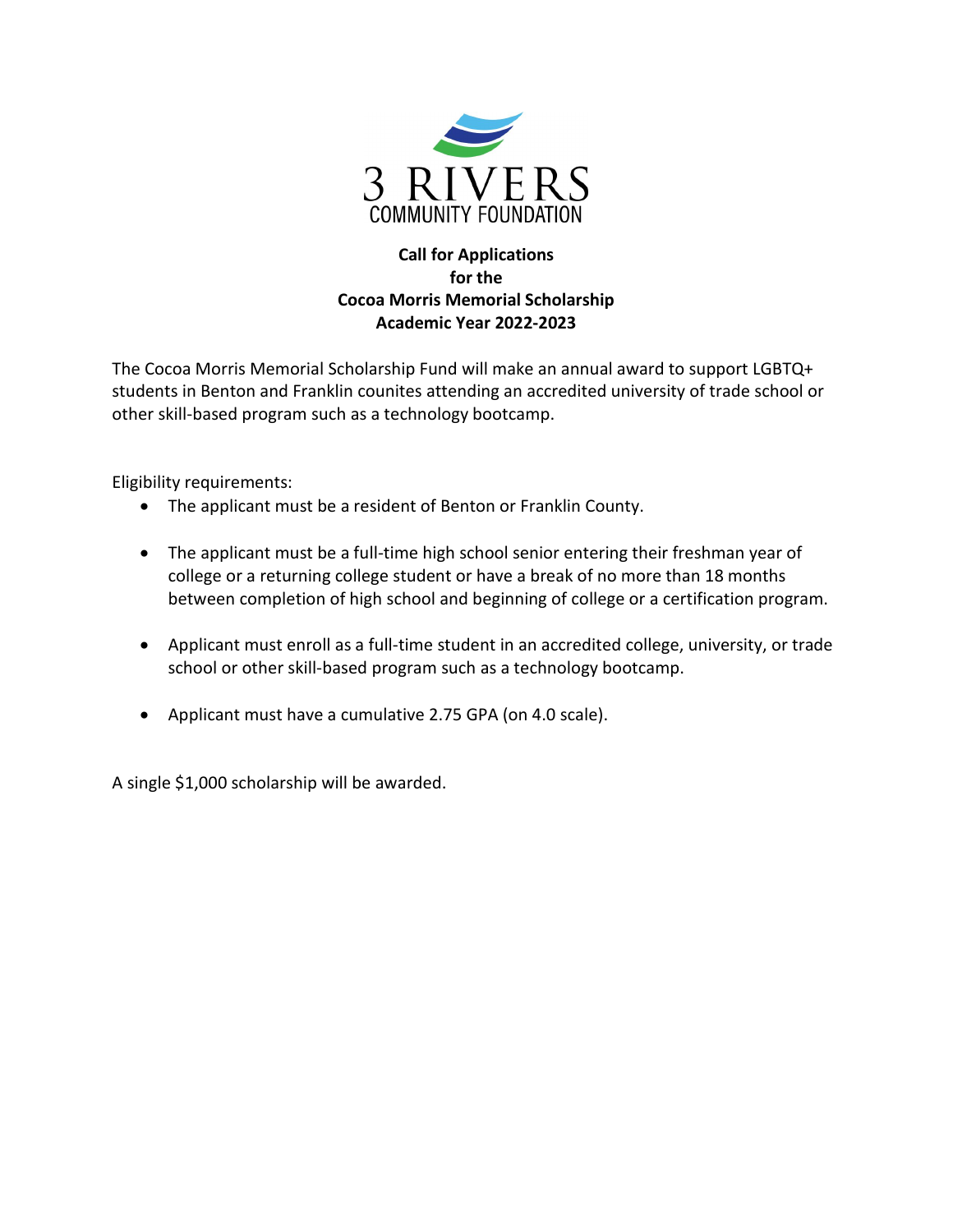## **3 Rivers Community Foundation Cocoa Morris Memorial Scholarship Academic Year 2022-23**

To apply, please provide the following**:** 

## **Application Form (Attached).**

**Essay.** Write an essay (500 to 1000 words) telling us about your achievements, interests, and academic/career goals.

**References.** Please include two reference letters with your application. These letters should be from people who know you through your academic or employment experience or your community leadership and participation. Please do not include relatives as references.

**Transcript.** Your full transcript from the school you are currently attending can be enclosed with your application or mailed directly to the 3 Rivers Community Foundation.

**Deadline:** Applications will be accepted from January 1 through April 30, 2022. Send the fully completed application, plus letters of reference and school transcripts to:

> Cocoa Morris Memorial Scholarship 3 Rivers Community Foundation 1333 Columbia Park Trail, #310 Richland, WA 99352

**Final Selection:** The selection is expected to be completed in June with notification to the award recipient by letter in July.

Payment: Payment of the scholarship award will be made directly to the institution in the recipient's name. Payment will be submitted following receipt of verification of enrollment.

**Verification.** I affirm that the information included with my application is true and accurate in all respects and that I intend to pursue a post-secondary degree. I understand that if selected, the awarding of funds is contingent upon my full-time enrollment in an accredited institution or skill-based program, and that the funds will be paid directly to the institution and used toward the cost of my education.

| - -<br>$\cdot$ nturo $\cdot$<br>Signature: | . |
|--------------------------------------------|---|
|                                            |   |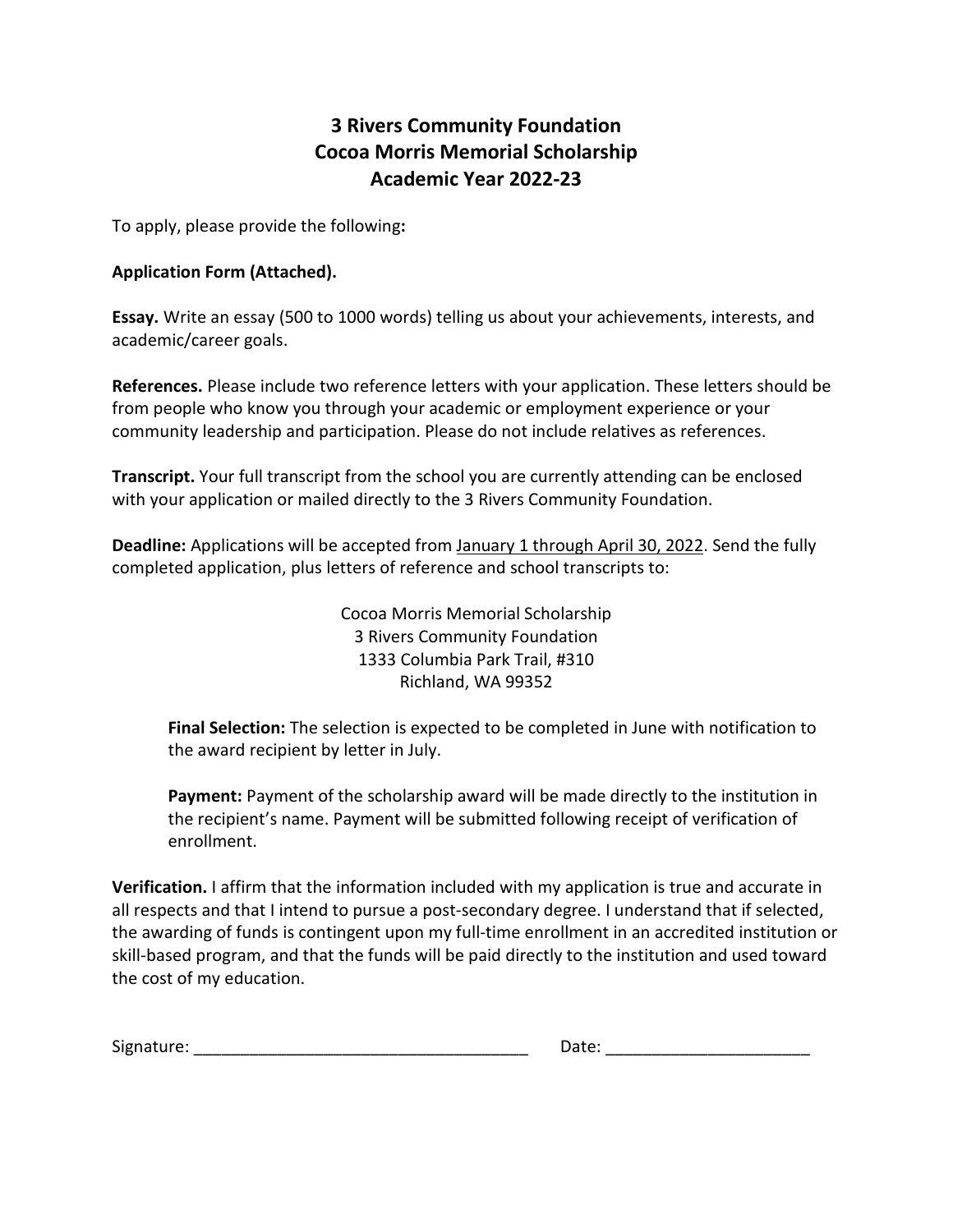## **Cocoa Morris Memorial Scholarship Academic Year 2022-23**

| <b>Application Form</b>                                                                                      |  |
|--------------------------------------------------------------------------------------------------------------|--|
|                                                                                                              |  |
|                                                                                                              |  |
|                                                                                                              |  |
| Is it safe for you to receive mail at this address? ____________________________                             |  |
|                                                                                                              |  |
| Sexual Orientation:                                                                                          |  |
| _______ Lesbian                                                                                              |  |
| Gay                                                                                                          |  |
| Bisexual                                                                                                     |  |
| _____ Queer                                                                                                  |  |
| ______ Questioning                                                                                           |  |
| ________ Asexual                                                                                             |  |
| Pansexual                                                                                                    |  |
| <b>Other Sexual Orientation</b>                                                                              |  |
|                                                                                                              |  |
| Gender Identity: _____________________                                                                       |  |
| Do you identify with the same gender you were assigned at birth?                                             |  |
|                                                                                                              |  |
| <b>Current High School Students</b>                                                                          |  |
| Cumulative GPA (4.0 Scale): _________________________Graduation Date: __________                             |  |
|                                                                                                              |  |
| Where are you planning to use your scholarship?                                                              |  |
| Include a copy of your acceptance letter if you have already applied and have received<br>your confirmation. |  |
| <b>Continuing College Students</b>                                                                           |  |

Current GPA (4.0 Scale): \_\_\_\_\_\_\_\_\_\_\_\_\_\_\_\_Major: \_\_\_\_\_\_\_\_\_\_\_\_\_\_\_\_\_\_\_\_\_\_\_\_\_\_\_\_\_\_\_\_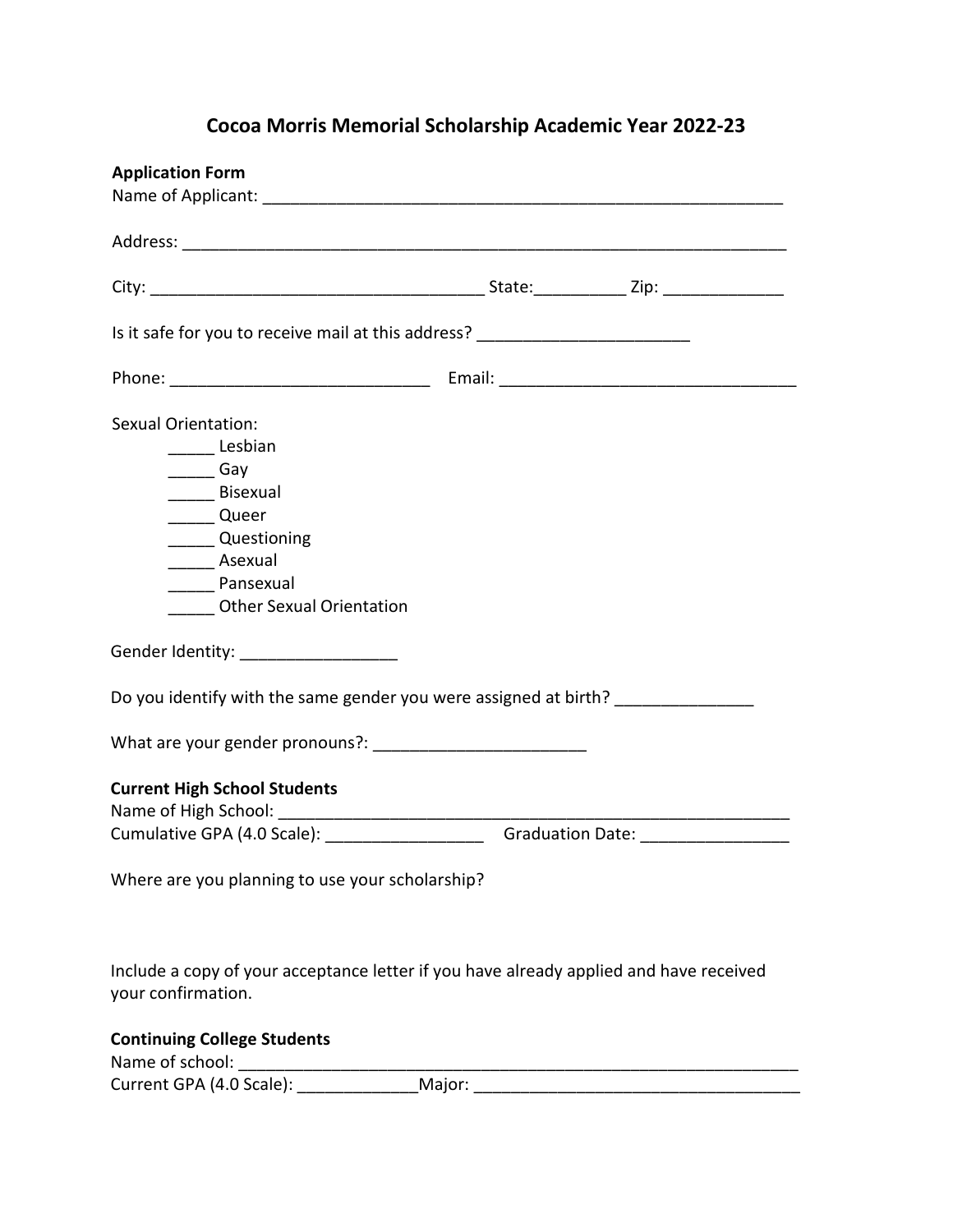Please describe school activities, awards, and accomplishments (use additional pages if necessary):

Please describe your work experience (use additional pages if necessary):